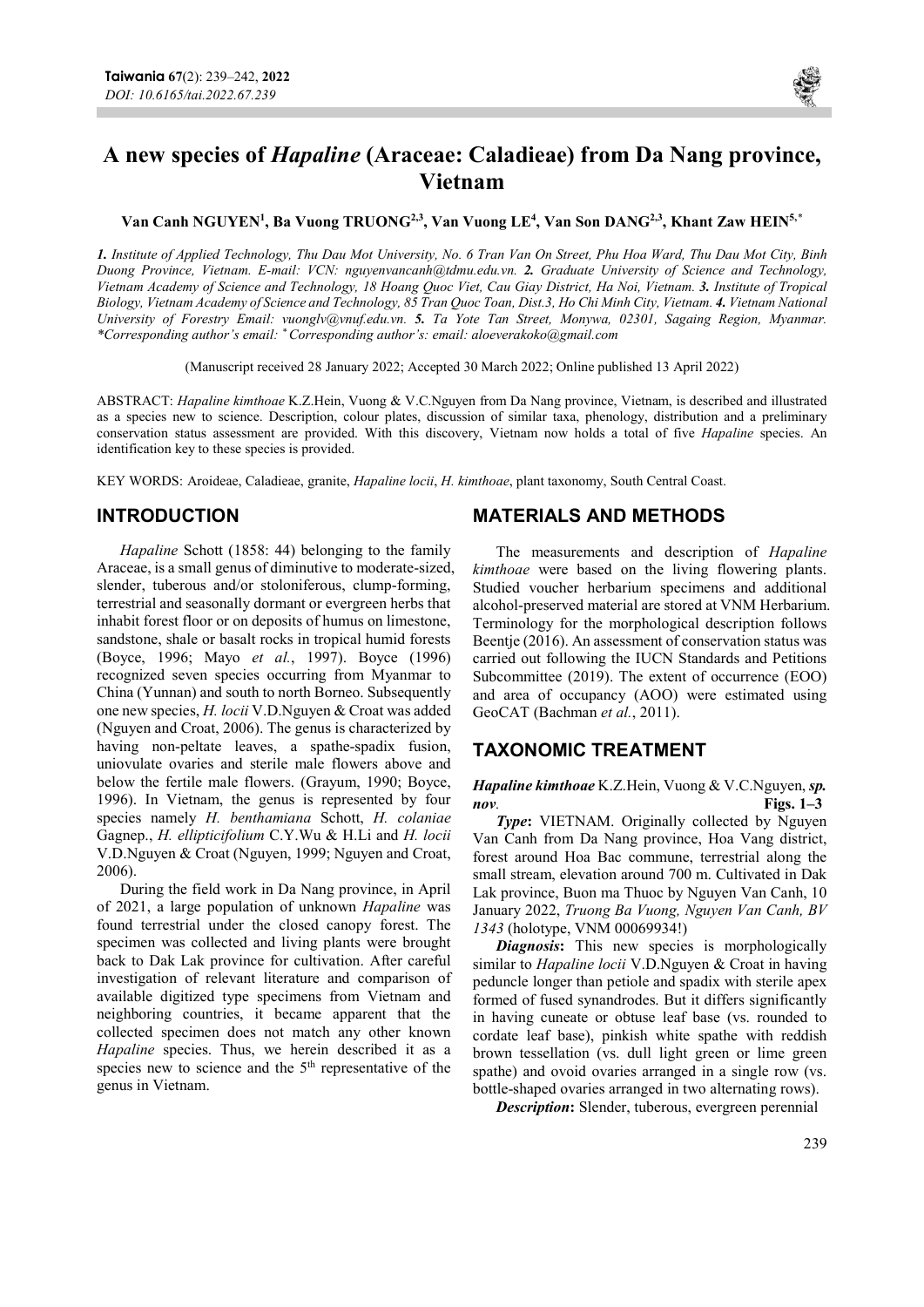

Fig. 1. Hapaline kimthoae sp. nov. A. Excavated plant, B. Leaf (left showing adaxial surface; right showing abaxial surface), C. Inflorescence, D. Front Side view of inflorescence, E. Front view of inflorescence, F. Apex of spathe limb, G. Female portion of spadix showing ovaries, lower spathe removed, H. Back view of inflorescence, I. Ovaries. Photos by: Ba Vuong Truong.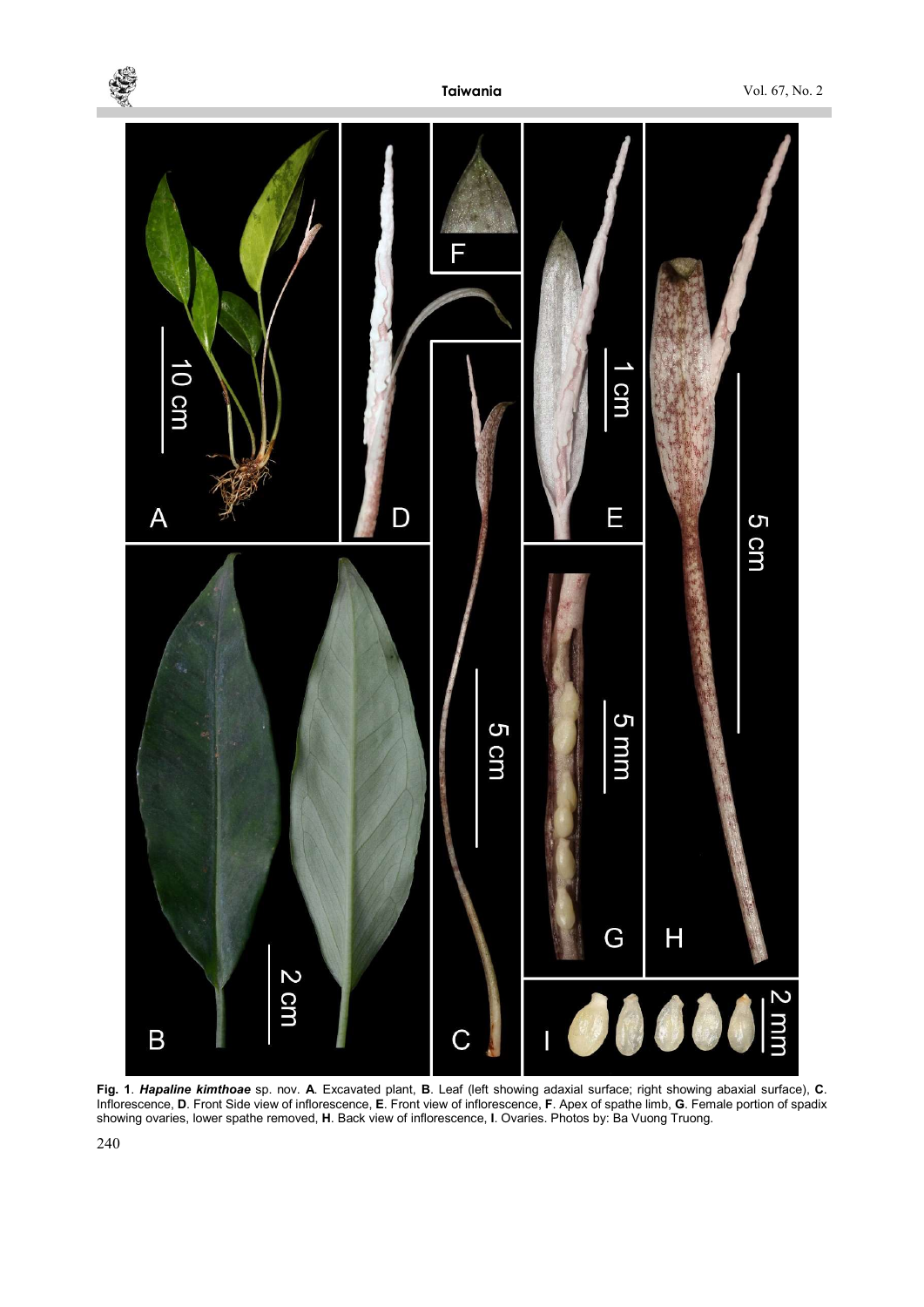



Fig. 2. Habit of *Hapaline kimthoae* sp. nov. Photo by: Van Canh Nauven.

herb up to 28 cm tall. **Stem** tuberous,  $\pm$  cylindric, 1.3–1.5 cm in diam.; stolons unknown; roots 1–2 mm in diam. Leaves 2–5 together; petiole 9.0–14.5 cm long, 0.3–0.4 cm in diam., slender, smooth, green, basal 1/3 subtended by dried membranous cataphyll; lamina lanceolate or elliptic-lanceolate, 11.0–14.5 long by 3–5 cm wide, thinly coriaceous, glabrous, dark green, occasionally with various pale green spots or blotchy markings adaxially, pale green abaxially, margin entire to repand, apex attenuate or acute, base cuneate or obtuse, slightly oblique; midrib impressed adaxially, prominently raised abaxially; primary lateral veins 4–6 per side, arising at 30–60° to the midrib, slightly impressed adaxially, impressed and clearly visible abaxially, anastomosing into intramarginal collective vein at 0.3–0.6 cm from margin; interprimary veins much less prominent, running into intramarginal collective vein; secondary and tertiary veins weakly visible abaxially. Inflorescence 2 together held level with or above the leaves; *peduncle* 16.5–18.5 cm long, 0.2–0.5 cm in diam., terete, smooth, pinkish white with reddish brown streaks and spots, subtended by cataphyll; cataphyll ca. 6 cm long, subhyaline, greenish brown, membranous, apex acute; spathe ca. 7 cm long; spathe limb narrowly linear-lanceolate, ca. 3.8 cm long, ca. 0.7 cm wide, curved, outside pinkish white, tessellated with reddish brown, inside pinkish white, apex acute and mucronate, base decurrent into lower spathe; lower



Fig. 3. Holotype of Hapaline kimthoae sp. nov. Photo by: Ba Vuong Truong.

spathe ca. 3.2 cm long, ca. 0.3 cm in diam., outside pinkish white, tessellated with dark reddish brown, inside pinkish white, margins clasping the ovaries; spadix longer than spathe, ca. 8.3 cm long, 0.2–0.3 cm in diam., free portion cylindric, up to 5 cm long, tapering apically into a greatly attenuated appendix to 1.3 cm long composed of connate synandrodes. Flowers synandria irregularly oblong-elliptic in plan view, 7.5–9.0 mm long, ca. 2 mm wide, creamy white, slightly pinkish; ovaries ovoid, ca. 2.5 x 1 mm, ivory, 7–8 in a single row aligned longitudinally along the spadix axis; *stigma* disciform, ca. 0.5 mm in diam., much smaller than the ovary; style very short. Infructescence not seen.

Distribution and habitat: The new species can be found only from the type locality, Da Nang province of Vietnam. The species occurs along stream bank under lowland broadleaf evergreen forests in deep leaf litter soils over granites, at an altitude of about 700 m and associated with Aspdistra sp.

Phenology: Observed flowering in October – January. Eponymy: The species named after Ms. Pham Thi Kim Thoa, Da Nang University of Science and Technology, who kindly supported the budget for the

fieldworks.